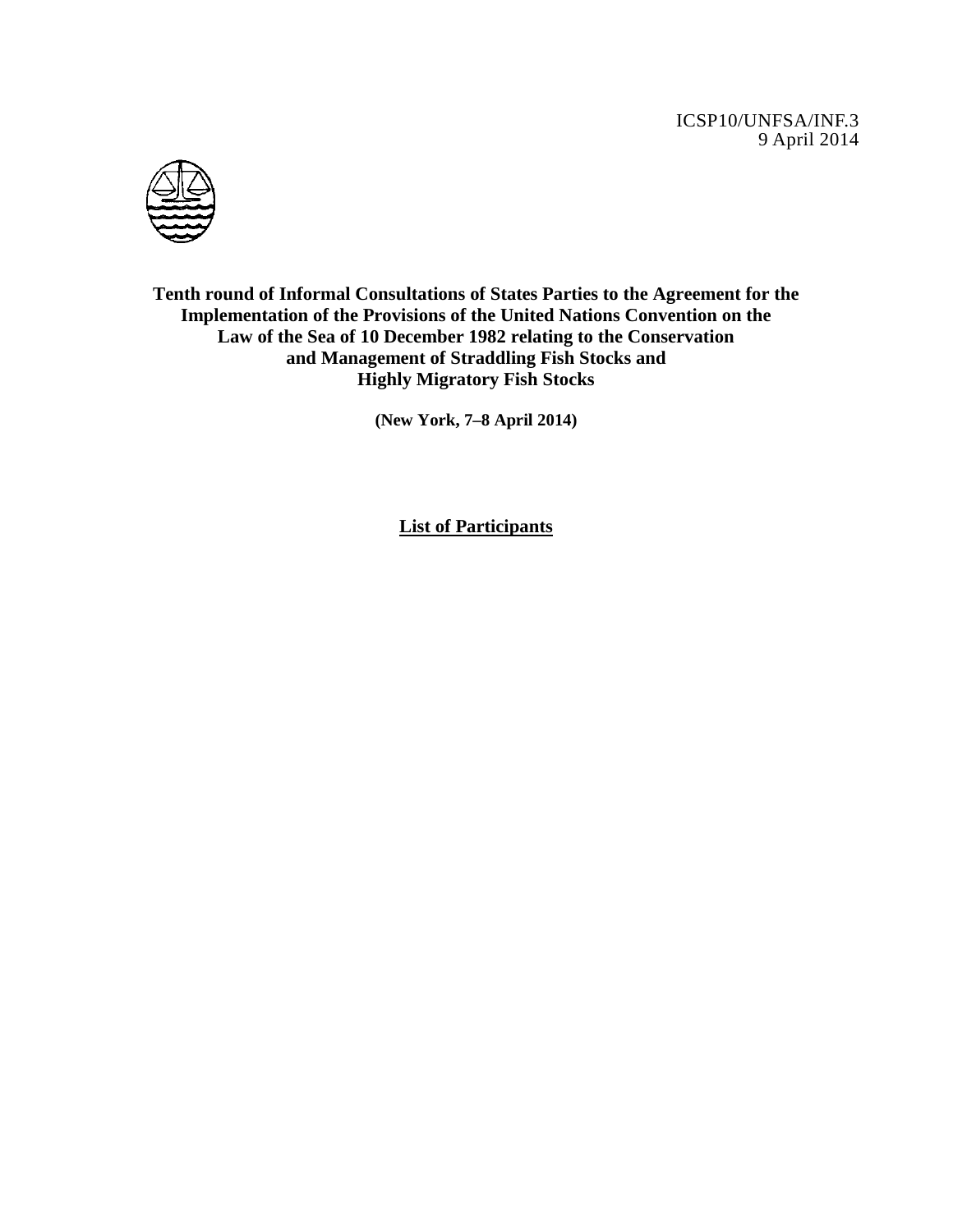# **STATES PARTIES TO THE AGREEMENT**

## **AUSTRALIA**

#### **Representatives**

Mr. Cary Scott-Kemmis, Executive Officer, Sea Law, Environment Law and Antarctic Policy Section Department of Foreign Affairs and Trade

Ms. Julia O'Brien, First Secretary (Legal), Permanent Mission

### **BAHAMAS**

#### Representative

Mr. Craig Powell, Legal Adviser, Permanent Mission

### **BANGLADESH**

### Representatives

H.E. Mr. Abulkalam Abdul Momen, Ambassador Extraordinary and Plenipotentiary, Permanent Representative to the United Nations

Mr. Md. Mustafizur Rahman, Minister, Deputy Permanent Representative to the United Nations Mr. Jamal Uddin Ahmed, First Secretary, Permanent Mission

## **BARBADOS**

### Representatives

Ms. Juliette Riley, Minister Counsellor, Deputy Permanent Representative to the United Nations Ms. Kereeta Nicole Whyte, First Secretary, Permanent Mission

### **BRAZIL**

**Representative** 

Mr. Gustavo dos Santos Pereira, Second Secretary, Permanent Mission

# **CANADA**

#### **Representatives**

Ms. Renée Sauvé, Director, Global Marine & Northern Affairs, International Affairs Directorate, Fisheries and Oceans Canada

Ms. Catherine Bloodworth, Legal Officer, Oceans and Environmental Law, Department of Foreign Affairs, Trade and Development Canada

## **COSTA RICA**

Representative

Ms. Georgina Guillén-Grillo, Minister Counsellor (Legal Adviser), Permanent Mission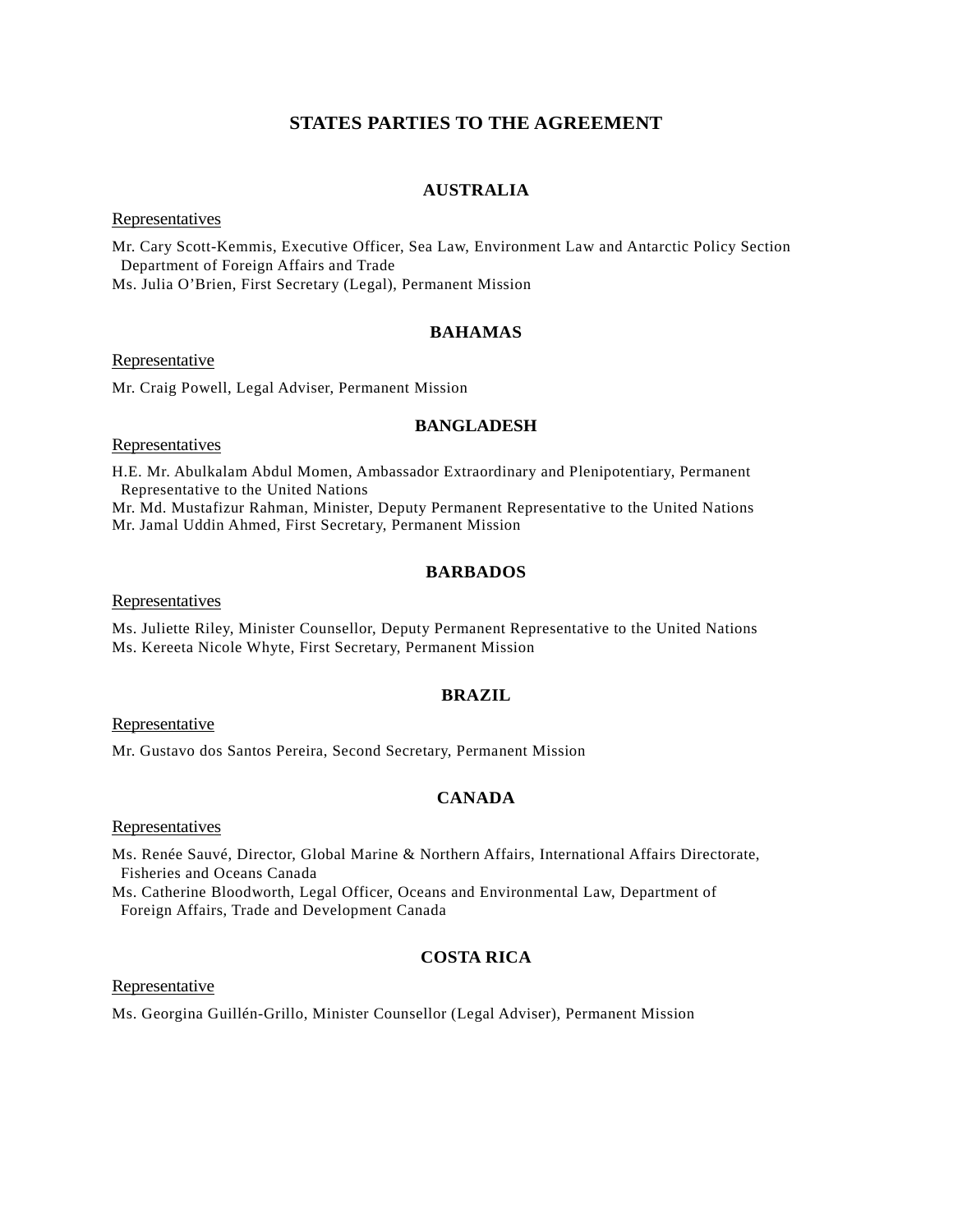### **CYPRUS**

### Representative

Ms. Melivia Demetriou, Second Secretary, Permanent Mission

### **EUROPEAN UNION**

Representatives

Mr. John Brincat, International Relations Officer, Directorate General for Maritime Affairs and Fisheries

Ms. Dovile Vaigauskaite, International Relations Officer, Directorate General for Maritime Affairs and Fisheries

Ms. Cristina Olivos Pascual, Legal Officer, Directorate General for Maritime Affairs and Fisheries

Ms. Eglantine Cujo, Legal Adviser, Delegation of the European Union to the United Nations

Mr. Maxime de Taisne de Raymonval, Adviser, Delegation of the European Union to the United Nations

Ms. Aude Darnal, Adviser, Delegation of the European Union to the United Nations

### **GREECE**

#### Representative

Ms. Ekaterini Fountoulake, First Counsellor, Permanent Mission

### **ICELAND**

**Representative** 

Mr. Tomas H. Heidar, Legal Adviser, Ministry for Foreign Affairs

#### **INDIA**

**Representatives** 

Mr. Sanjay Bhoosreddy, Joint Secretary, Department of Animal Husbandry, Dairying & Fisheries, Ministry of Agriculture Mr. Vishnu Dutt Sharma, Counsellor (Legal Adviser), Permanent Mission

#### **INDONESIA**

**Representatives** 

Mr. Ary Aprianto, First Secretary, Permanent Mission Mr. Ricardo Stevano Ruru, Third Secretary, Permanent Mission

### **IRAN (ISLAMIC REPUBLIC OF)**

### Representative

Mr. Hossein Gharibi, Counsellor (Legal Adviser), Permanent Mission

### **JAPAN**

### Representatives

Mr. Katsumasa Miyauchi, Assistant Director, International Affairs Division, Fisheries Agency, Ministry of Agriculture, Forestry and Fisheries

Mr. Yoshiyuki Mikami, First Secretary, Permanent Mission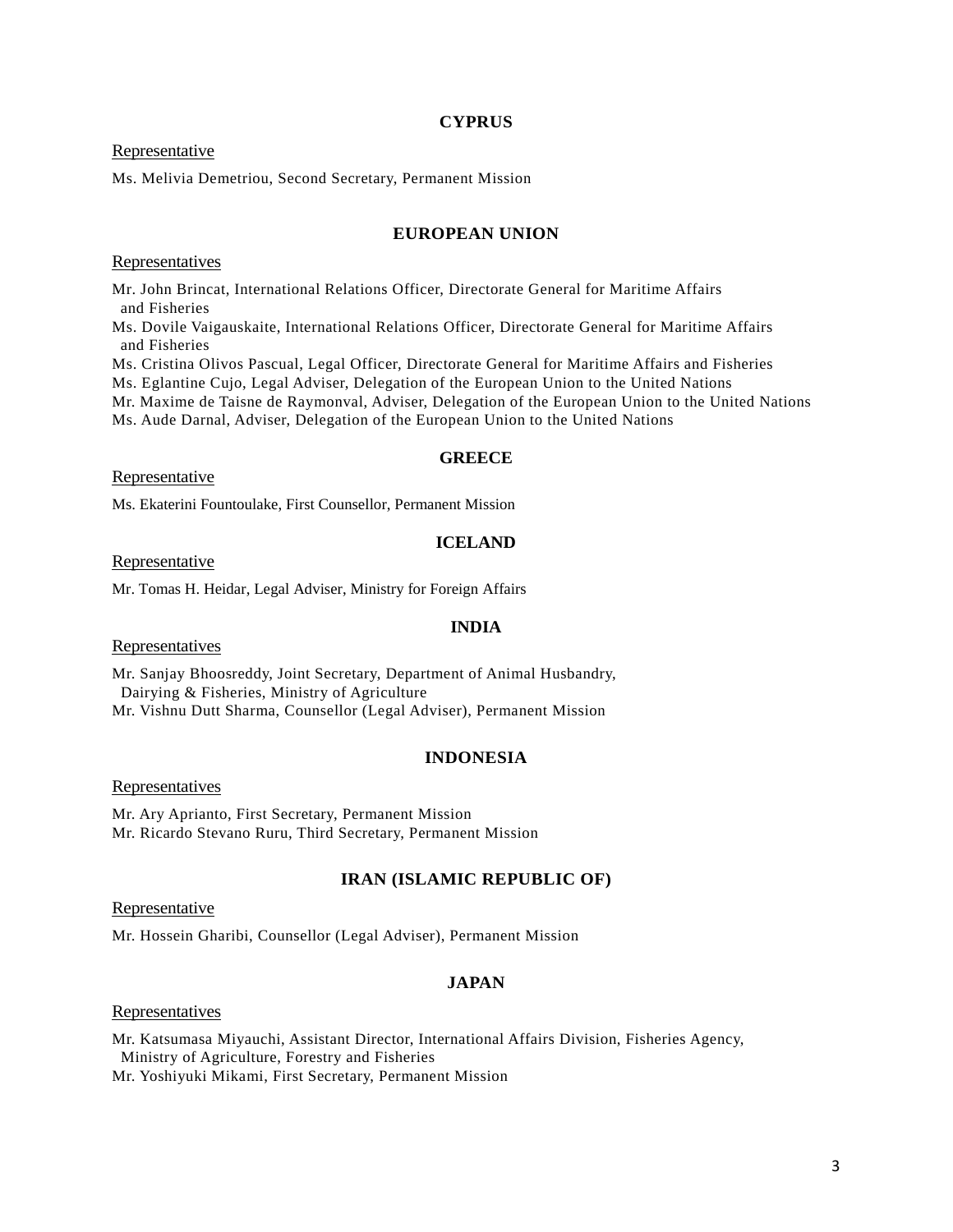#### **MOROCCO**

### Représentants

S. E. M. Mohammed Loulichki, Ambassadeur extraordinaire et plénipotentiaire, Représentant permanent auprès des Nations Unies (*Chef de délégation*)

M. Driss Filali, Commissaire en Chef de 1ère Classe

M. Mohammed Atlassi, Ministre plénipotentiaire, Mission permanente

M. Hamid Tahiri, Administrateur 1er grade

### **NEW ZEALAND**

### **Representative**

Ms. Alexandra Lennox-Marwick, Second Secretary, Permanent Mission

## **NIGERIA**

#### **Representatives**

H.E. Mrs. U. Joy Ogwu, Ambassador Extraordinary and Plenipotentiary, Permanent Representative to the United Nations H.E. Mr. Usman Sarki, Ambassador, Deputy Permanent Representative to the United Nations Mr. Tiwatope Adeleye Elias-Fatile, Senior Counsellor, Permanent Mission Mr. Aliyu Umar, Adviser, Permanent Mission Ms. Deborah Ayis, Adviser, Permanent Mission

## **NORWAY**

#### **Representatives**

Mr. Kjell Kristian Egge, Senior Legal Adviser, Ministry of Foreign Affairs (*Chair of the delegation)* Ms. Anniken Enersen, Counsellor, Permanent Mission

Ms. Therese Johansen, Adviser, Ministry of Foreign Affairs

Mr. Terje Løbach, Specialist Director, Directorate of Fisheries

## **PANAMA**

#### Representantes

S.E. Sra. Mary Morgan-Moss, Embajadora, Representante Permanente Adjunto ante las Naciones Unidas Srta. Anelle Urriola, Consejera, Misión Permanente

### **PORTUGAL**

#### **Representatives**

Mr. João Madureira, Minister Counsellor (Legal Adviser), Permanent Mission Ms. Sofia Machado, Adviser, Permanent Mission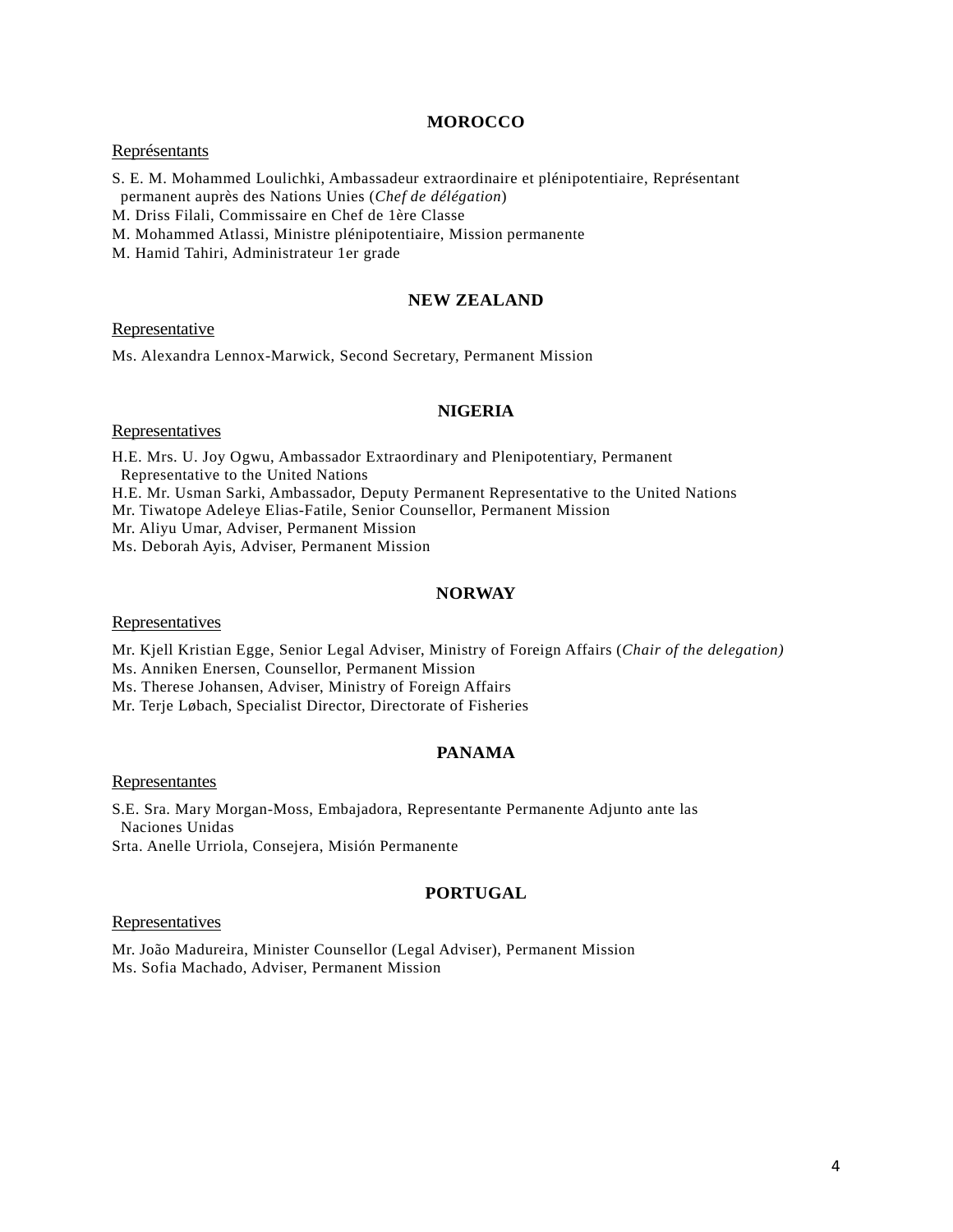### **REPUBLIC OF KOREA**

Representatives

Mr. Lee Moon-Hee, Counsellor, Permanent Mission (*Chair of the delegation*)

Mr. Choi Kuk Il, Senior Deputy Director, Ministry of Ocean and Fisheries (*Deputy Chair of the delegation)*

Ms. Hong Yujin, Second Secretary, Permanent Mission

Mr. Seok Kyu Jin, Research Scientist, National Fisheries Research and Development Institute

Mr. Peter Deukhoon Han, Senior Researcher, Korea Maritime Institute

#### **RUSSIAN FEDERATION**

### **Representatives**

Mr. Oleg Rykov, Counsellor, Russian Embassy to the United States Mr. Sergey A. Leonidehenko, Third Secretary, Permanent Mission

### **SAMOA**

**Representatives** 

H.E. Mr. Ali'ioaiga Feturi Elisaia, Ambassador Extraordinary and Plenipotentiary, Permanent Representative to the United Nations

Ms. Maureen Francella Strickland-Simonet, Counsellor, Deputy Permanent Representative to the United Nations

Ms. Ida Tifitifi Fuimaono, First Secretary, Permanent Mission

Ms. Pierina Alafamua Katoanga, Second Secretary, Permanent Mission

### **SOUTH AFRICA**

Representatives

Mr. Thembile Elphus Joyini, Counsellor (Legal Affairs), Permanent Mission Mr. Michael Kabai, Adviser, Permanent Mission

### **SPAIN**

Representatives

Sr. Javier Gutiérez Blanco Navarrete, Consejero, Misión Permanente (*Jefe de la delegación*) Srta. Carmen-Paƶ Martí Domínguez, Ministerio de Agricultura, Alimentación y Medio Ambiente Sr. Manuel Pablos López, Consejero, Misión Permanente Sr. Miguel Hernández-López, Asesor, Misión Permanente

### **SWEDEN**

#### Representatives

Ms. Pernilla Nilsson, Counsellor, Permanent Mission

Ms. Anna Björsell, Assistant Attaché (Adviser), Permanent Mission

Mr. Magnus Bergström, Senior Analyst, Swedish Agency for Marine and Water Management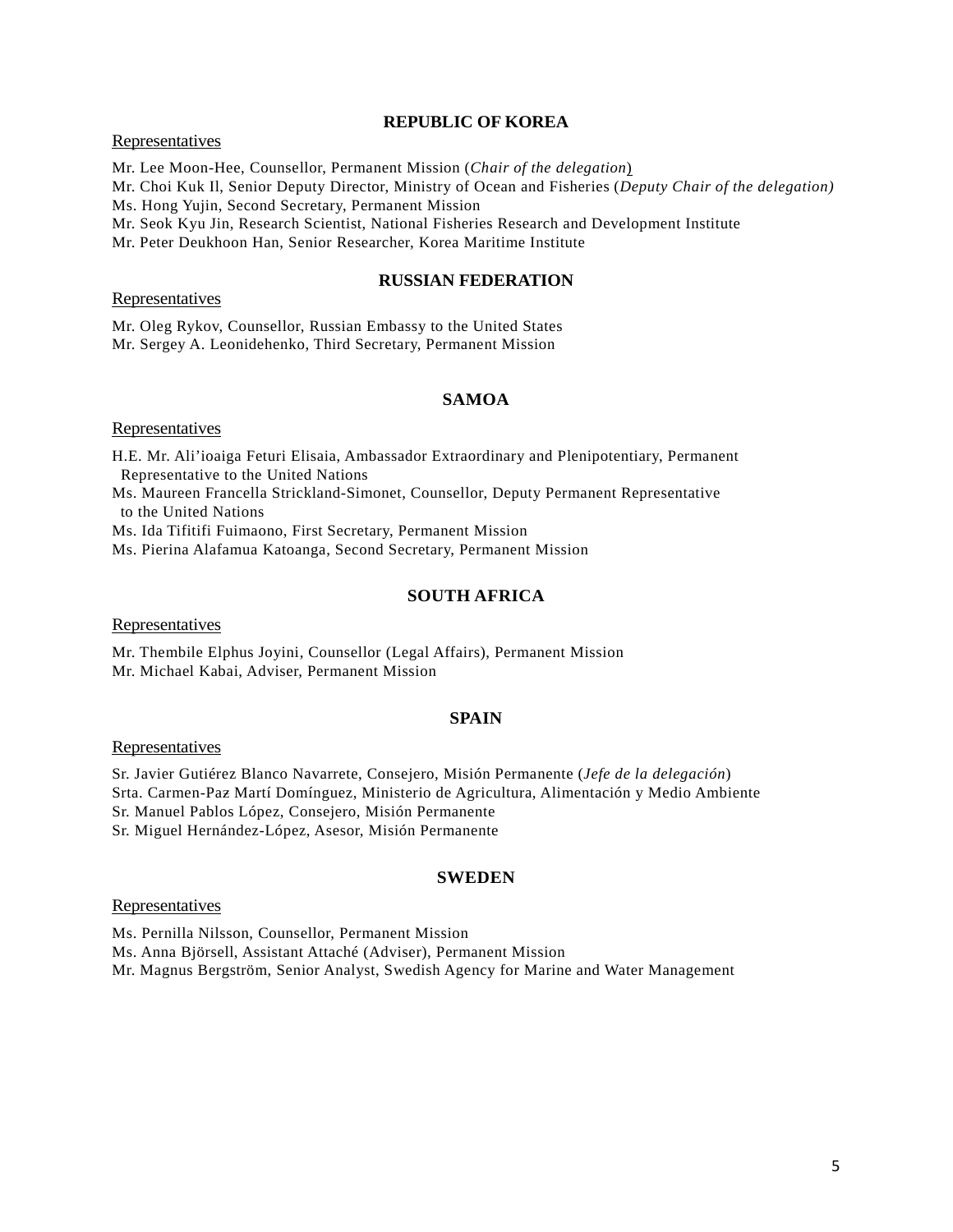# **TONGA**

## **Representatives**

H.E. Mr. Mahe'uli'uli Sandhurst Tupouniua, Ambassador Extraordinary and Plenipotentiary, Permanent Representative to the United Nations

Mr. Tevita Suka Mangisi, Counsellor, Permanent Mission

Ms. Odette Tupouhomohema, First Secretary, Permanent Mission

### **TRINIDAD AND TOBAGO**

## **Representatives**

H.E. Mr. Eden Charles, Ambassador Extraordinary and Plenipotentiary, Deputy Permanent Representative to the United Nations

Ms. Charlene Roopnarine, Second Secretary, Permanent Mission

## **UNITED STATES**

#### **Representatives**

Mr. Adam Bloomquist, Foreign Affairs Officer, US Department of State, Office of Marine Conservation

Ms. Cheri McCarty, Foreign Affairs Specialist, National Marine Fisheries Service, Office of International Affairs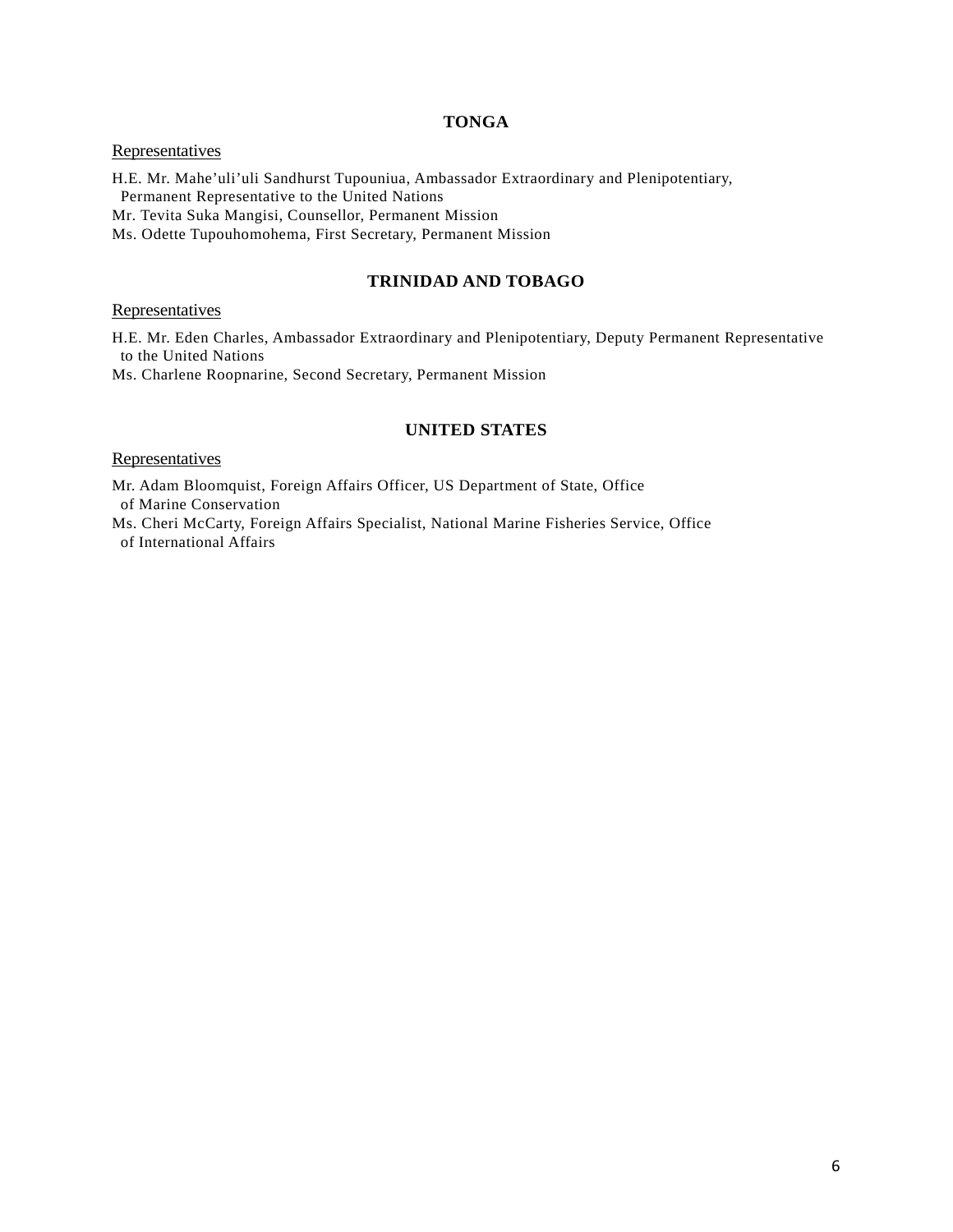## **OBSERVERS**

### **STATES**

### **ALGERIA**

### **Representatives**

H.E. Mr. Sabri Boukadoum, Ambassador Extraordinary and Plenipotentiary, Permanent Representative to the United Nations H.E. Mr. Djamel Moktefi, Ambassador, Deputy Permanent Representative to the United Nations Mr. Mohamed Salah Eddine Belaid, First Secretary, Permanent Mission

## **ANGOLA**

Representative

Mr. Miguel Dialamicua, First Secretary, Permanent Mission

### **ARMENIA**

#### Representative

Ms. Vera Nazarian, Adviser, Permanent Mission

#### **BENIN**

#### Représentants

- S.E. M. Jean-Francis R. Zinsou, Ambassadeur extraordinaire et plénipotentiaire, Représentant permanent auprès des Nations Unies
- S.E. M. Thomas Adoumasse, Ambassadeur, Représentante permanente adjointe auprès des Nations Unies
- M. Thierry Alia, Ministre Conseiller, Mission permanente
- M. Hervé D. Djokpe, Conseiller, Mission permanente

### **BURKINA FASO**

#### Représentants

- S.E. M. Der Kogda, Ambassadeur extraordinaire et plénipotentiaire, Représentant permanent auprès des Nations Unies (*Chef de délégation*)
- S.E. M. Simplice Honoré Guibila, Ambassadeur, Représentante permanente adjointe auprès des Nations Unies

Mme. Myriam Aman Soulama, Deuxième Conseiller, Mission permanente

#### **CHILE**

#### Representantes

S.E. Sr. Eduardo Gálvez, Embajador, Representante Permanente Adjunto ante las Naciones Unidas

Sr. Alvaro Arévalo Cunich, Asesor Legal, Misión Permanente

Sr. Osvaldo Urrutia, Asesor, Subsecretaría de Pesca, Gobierno de Chile

Sr. Andres Couve, Asesor, Internacional Sociedad Nacional de Pesca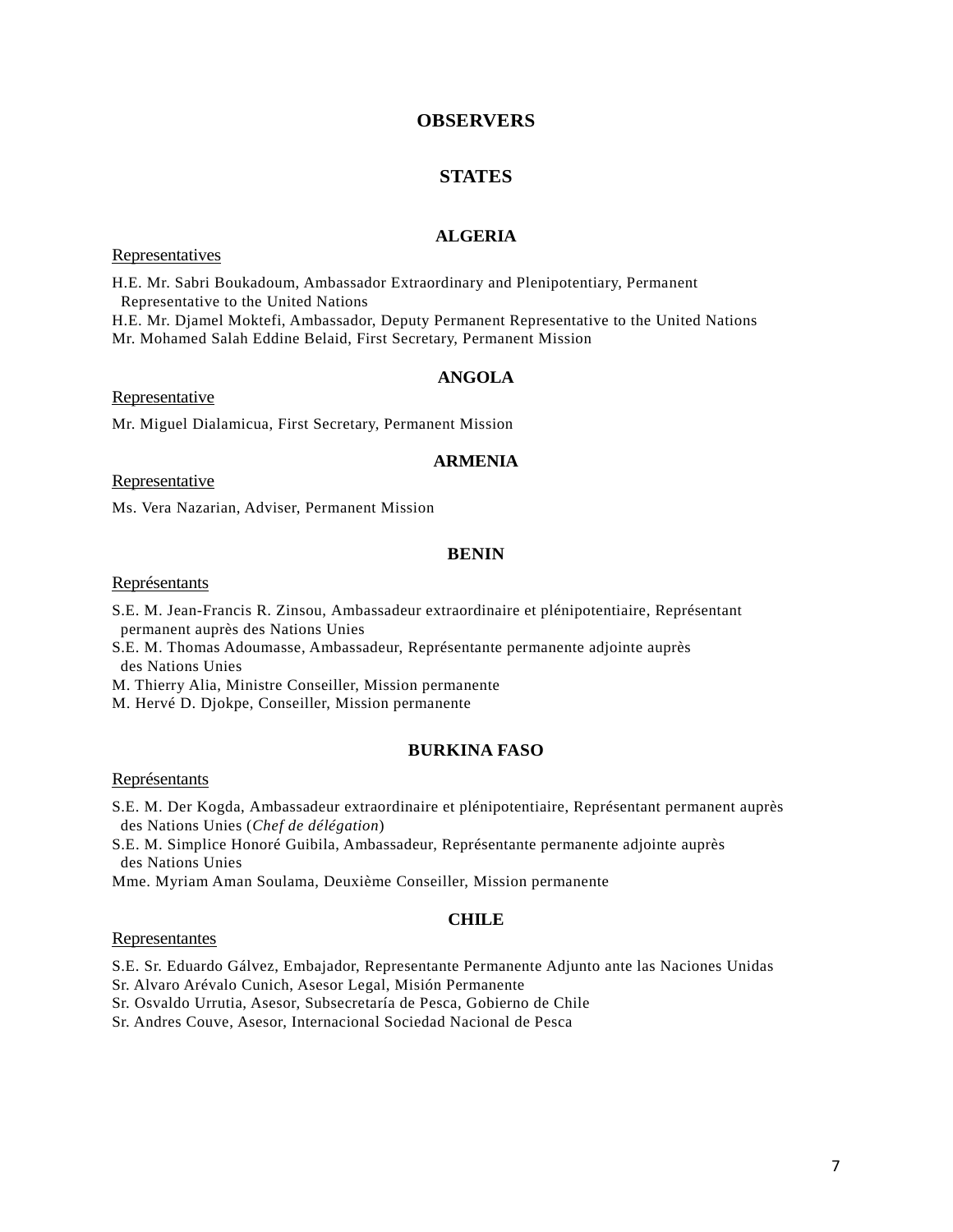### **CHINA**

### **Representatives**

Mr. Li Yongsheng, Counsellor (Legal Adviser), Permanent Mission Mr. Xiang Xin, First Secretary, Permanent Mission

## **CÔTE D'IVOIRE**

### Représentant

M. N'Cho Virgile Akiapo, Premier Secrétaire, Mission permanente

### **DEMOCRATIC REPUBLIC OF THE CONGO**

### Représentant

M. Hubert Kapiamba Ilunga, Directeur-Chef de Service des Ressources

### **DOMINICAN REPUBLIC**

Representatives

H.E. Mr. Carlos Michelen, Ambassador, Deputy Permanent Representative to the United Nations Mr. Napoleon Beras, Counsellor, Permanent Mission

## **ECUADOR**

### Representantes

S.E. Sr. Xavier Lasso Mendoza, Embajador, Representante Permanente Adjunto ante las Naciones Unidas Sr. Patricio Troya, Consejero, Misión Permanente Sr. Walter Schuldt, Director de Medioambiente y Cambio Climático, Ministerio de Relaciones Exteriores

### **GHANA**

### Representatives

H.E. Mr. Ken Kanda, Ambassador Extraordinary and Plenipotentiary, Permanent Representative to the United Nations Mrs. Audrey Naana Abayena, Counsellor, Permanent Mission Mrs. Charlotte Djan, Counsellor, Permanent Mission

### **HOLY SEE**

### **Representative**

Ms. Susan Whelan, Esq., Legal Adviser/Expert, Permanent Observer Mission

## **IRAQ**

### **Representatives**

H.E. Mr. Mohamed Ali Alhakim, Ambassador Extraordinary and Plenipotentiary, Permanent Representative to the United Nations Mr. Salwan Rasheed Sinjaree, Minister Plenipotentiary, Permanent Mission

Ms. Noora Alsuriaa, First Secretary, Ministry of Foreign Affairs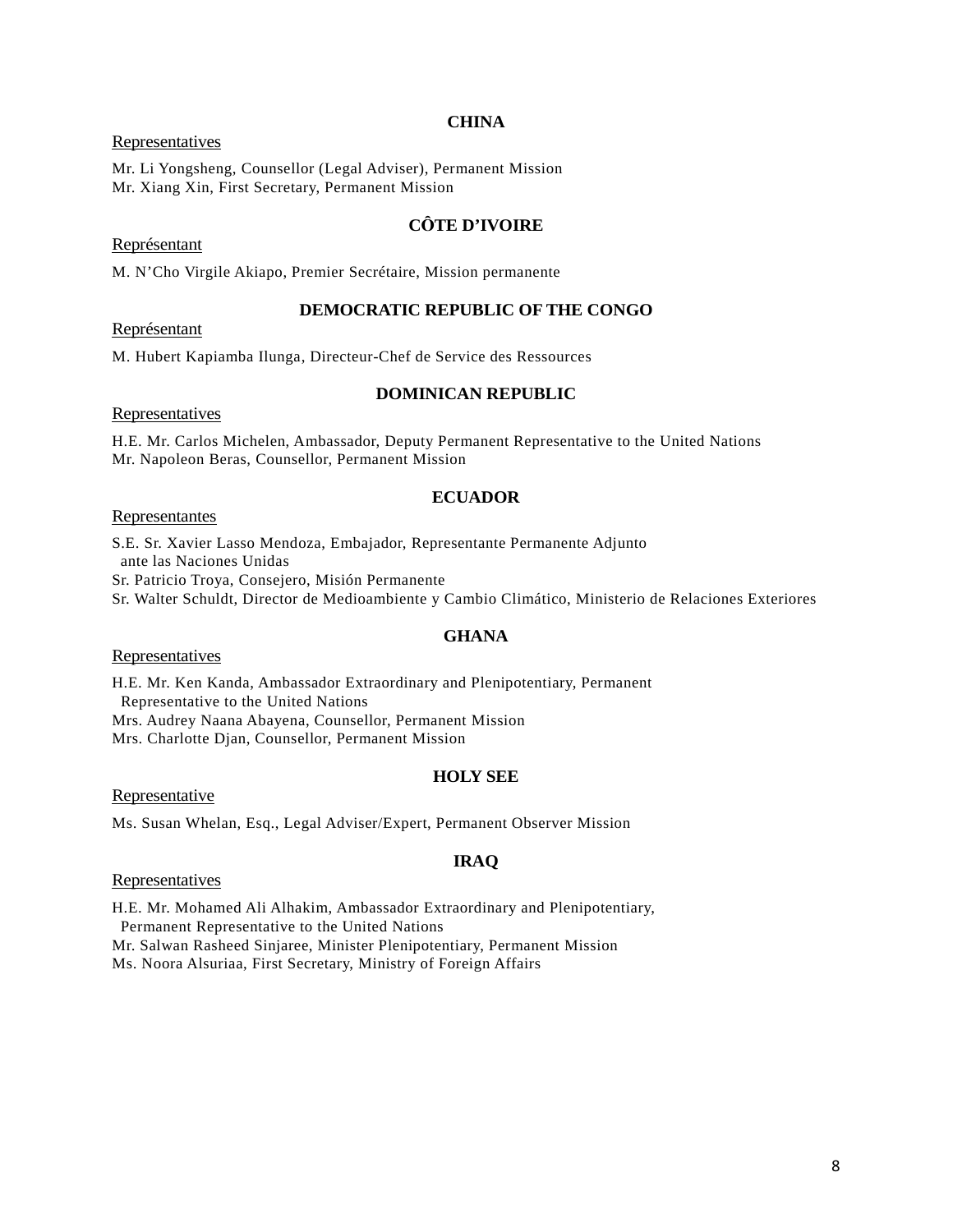### **JAMAICA**

### **Representatives**

Mr. E. Courtenay Rattray, Ambassador Extraordinary and Plenipotentiary, Permanent Representative to the United Nations Ms. Shorna-Kay Marie Richards, Minister, Deputy Permanent Representative to the United Nations

Ms. Nicole Bailey, Intern, Permanent Mission

#### **LAO PEOPLE'S DEMOCRATIC REPUBLIC**

Representatives

Mr. Kham-Inh Khitchadeth, Deputy Permanent Representative to the United Nations, Chargé d'affaires a.i.

Mr. Vassana Mousaveng, Third Secretary, Permanent Mission

### **MADAGASCAR**

**Representative** 

Mrs. Lydia Randrianarivony, Counsellor, Permanent Mission

### **MONTENEGRO**

**Representatives** 

H.E. Mr. Milorad Šćepanović, Ambassador Extraordinary and Plenipotentiary, Permanent Representative to the United Nations Mr. Miloš Nikolić, First Secretary, Permanent Mission

Mr. Nikola Ivezaj, Second Secretary, Permanent Mission

#### **NIGER**

Représentant

M. Halikou Abdou Jakafada, Directeur Adjoint de la Pêche et de l'Aquaculture

## **QATAR**

#### **Representatives**

Mr. Sheikh Abdulrahman Bin Hamad Al Thani, Director of Research and Legal Studies at the Council of Ministers, Ministry of Foreign Affairs

Mr. Salem Abdulrahman Al Wehaibi, Director of Ports at Qatar Petroleum

## **SAUDI ARABIA**

**Representative** 

Mr. Ahmed Saleh Alkhashi, General Manager of Aquaculture Department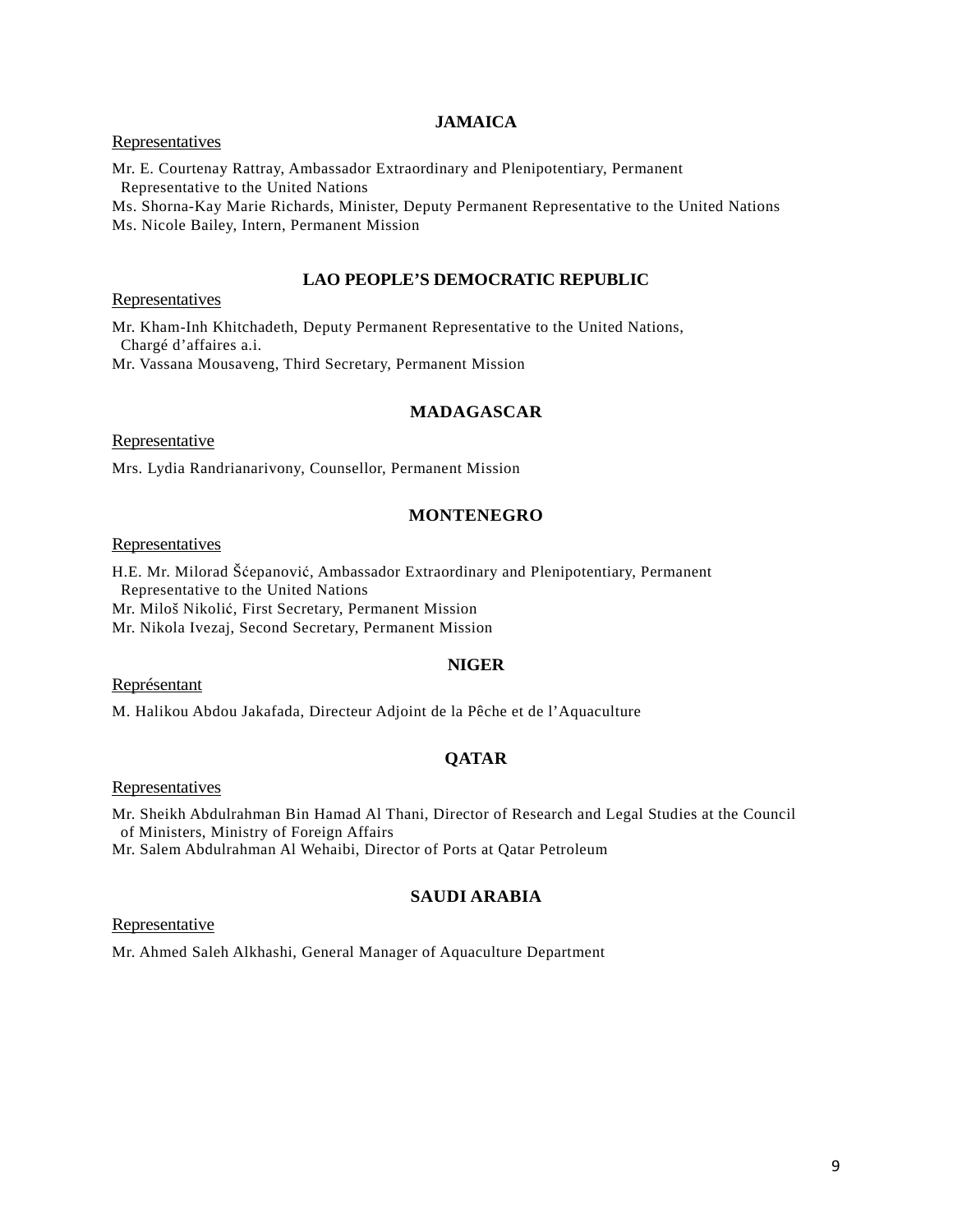### **SOMALIA**

### **Representatives**

H.E. Mr. Elmi Ahmed Dualeh, Ambassador Extraordinary and Plenipotentiary, Permanent Representative to the United Nations

H.E. Mr. Idd Beddel Mohamed, Ambassador Extraordinary and Plenipotentiary, Alternate Permanent Representative to the United Nations

## **STATE OF PALESTINE**

### Representatives

H.E. Mr. Riyad Mansour, Ambassador, Permanent Observer to the United Nations Mr. Yousef N. Zeidan, Legal Adviser, Permanent Observer Mission Ms. Reem Julia Mansour, Esq., Legal Adviser, Permanent Observer Mission

#### **TOGO**

### Représentants

S.E. M. Kodjo Menan, Ambassadeur extraordinaire et plénipotentiaire, Représentant permanent auprès des Nations Unies (*Chef de délégation*)

S.E. M. Kokou Nayo M'Beou, Ambassadeur, Mission permanente

M. Kossie Maxoe Sedzro, Chef, Division des pêches et de l'aquaculture, Ministère de l'agriculture, de l'Elevage et de la pêche

M. Waké Yagninim, Conseiller, Mission permanente

## **UGANDA**

Representative

H.E. Mr. Duncan Laki Muhumuza, Ambassador – Legal Adviser, Permanent Mission

### **UNITED ARAB EMIRATES**

### Representative

Mr. Abdulla Mustafa Jasem Mohammed Aljasmi, Third Secretary, Permanent Mission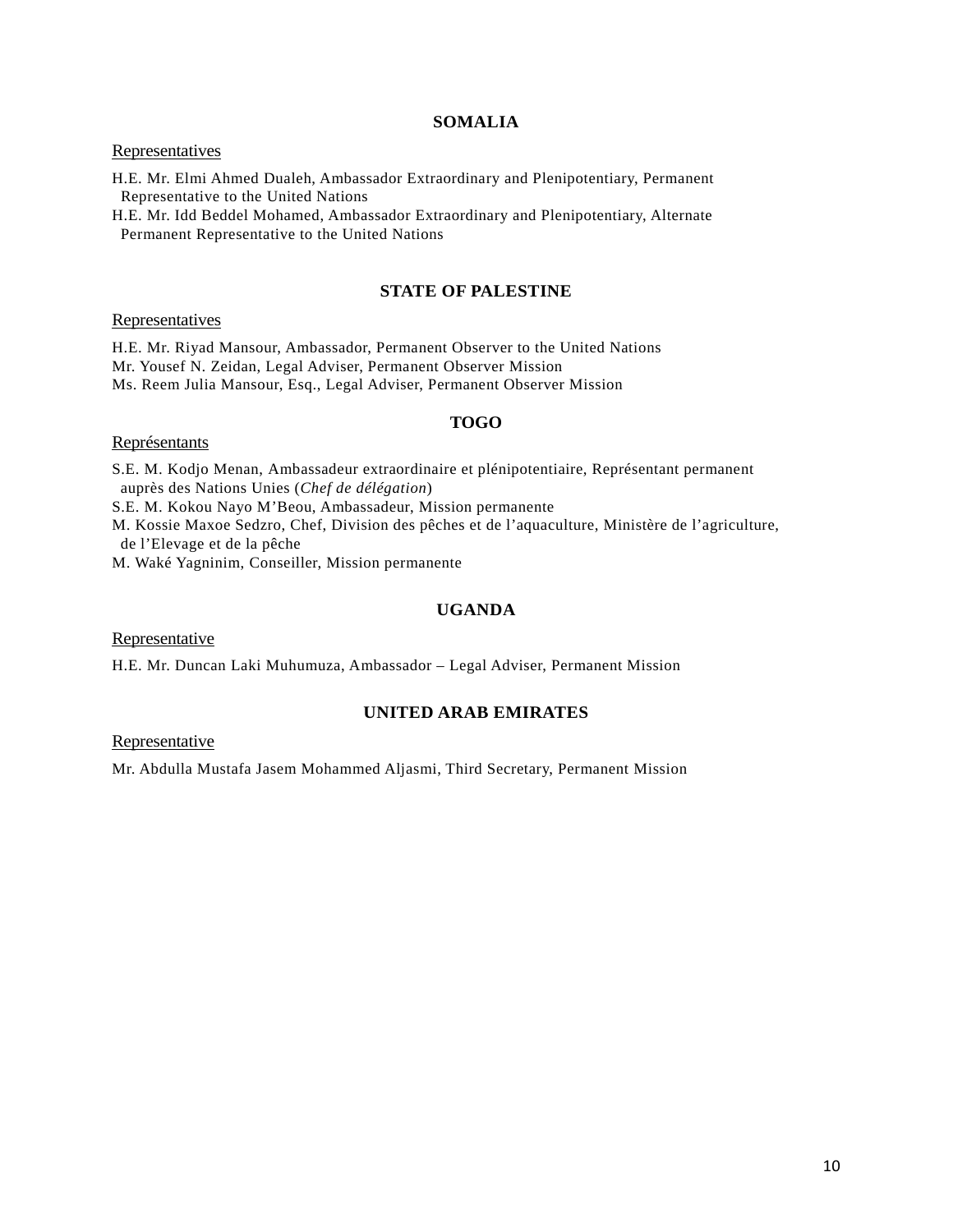# **INTERGOVERNMENTAL ORGANIZATIONS**

# **INTERNATIONAL COMMISSION FOR THE CONSERVATION OF ATLANTIC TUNAS (ICCAT)**

### Representative

Mr. Driss Meski, Executive Secretary

## **SUB-REGIONAL RISHERIES COMMISSION (SRFC)**

Representative

Mrs. Marieme Diagne Talla, Acting Permanent Secretary

# **SPECIALIZED AGENCIES AND RELATED ORGANIZATIONS**

## **FOOD AND AGRICULTURE ORGANIZATION OF THE UNITED NATIONS (FAO)**

### **Representatives**

Mr. Árni M. Mathiesen, Assistant Director- General, Fisheries and Aquaculture Department Mr. Matthew Camilleri, Fishery Liaison Officer, Policy, Economics and Institutions Branch, Fisheries and Aquaculture Economics and Policy Division

Mr. Marco Boccia, Fishery Liaison Officer, Policy, Economics and Institutions Branch,

Fisheries and Aquaculture Economics and Policy Division

## **INTERNATIONAL FINANCE CORPORATION**

Representative

Ms. Chantal Andriamilamina, Principal Investment Officer, Global Agribusiness & Forestry

# **NON-GOVERNMENTAL ORGANIZATIONS**

# **PEW ENVIRONMENT GROUP**

### **Representatives**

Mr. Gerry Leape, Senior Officer, Government Affairs Mr. Henry DeBey, Senior Associate, International Ocean Policy Mr. Joseph Zelasney, Senior Associate, Ending Illegal Fishing Project Ms. Maggie Riley, Associate, Ending Illegal Fishing Project

### **TURTLE ISLAND RESTORATION NETWORK (TIRN)**

### Representatives

Mr. Todd Steiner, Executive Director Mr. Alex Hearn, Director of Conservation Science Mr. Andy Bystrom, Fisheries Biologist